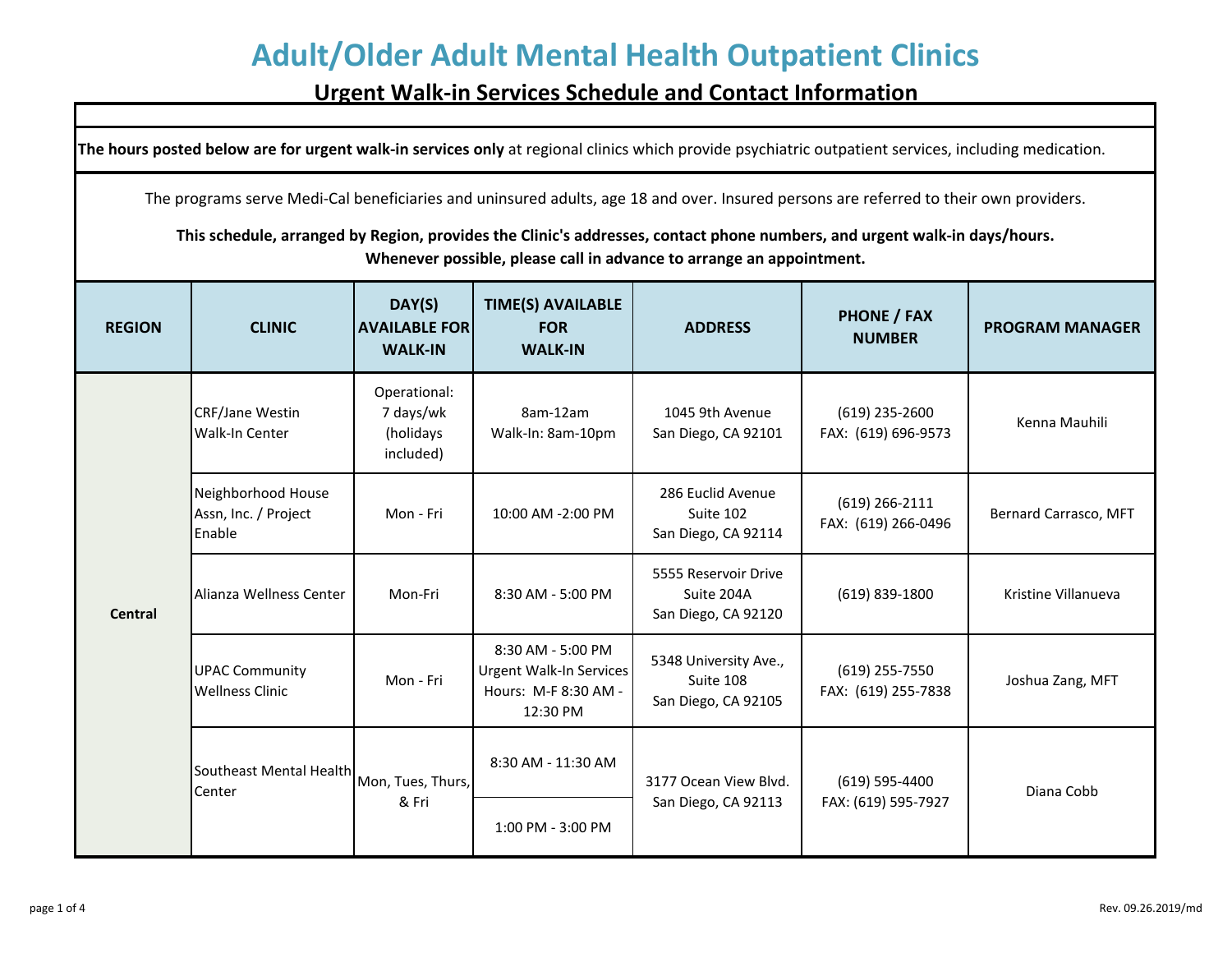#### **Urgent Walk-in Services Schedule and Contact Information**

| The hours posted below are for urgent walk-in services only at regional clinics which provide psychiatric outpatient services, including medication.                                                                                                                                                                                       |                                                                 |                                                  |                                                          |                                                         |                                       |                        |  |
|--------------------------------------------------------------------------------------------------------------------------------------------------------------------------------------------------------------------------------------------------------------------------------------------------------------------------------------------|-----------------------------------------------------------------|--------------------------------------------------|----------------------------------------------------------|---------------------------------------------------------|---------------------------------------|------------------------|--|
| The programs serve Medi-Cal beneficiaries and uninsured adults, age 18 and over. Insured persons are referred to their own providers.<br>This schedule, arranged by Region, provides the Clinic's addresses, contact phone numbers, and urgent walk-in days/hours.<br>Whenever possible, please call in advance to arrange an appointment. |                                                                 |                                                  |                                                          |                                                         |                                       |                        |  |
| <b>REGION</b>                                                                                                                                                                                                                                                                                                                              | <b>CLINIC</b>                                                   | DAY(S)<br><b>AVAILABLE FOR</b><br><b>WALK-IN</b> | <b>TIME(S) AVAILABLE</b><br><b>FOR</b><br><b>WALK-IN</b> | <b>ADDRESS</b>                                          | <b>PHONE / FAX</b><br><b>NUMBER</b>   | <b>PROGRAM MANAGER</b> |  |
|                                                                                                                                                                                                                                                                                                                                            |                                                                 |                                                  |                                                          |                                                         |                                       |                        |  |
| <b>North Central</b>                                                                                                                                                                                                                                                                                                                       | CRF/Douglas Young<br><b>BPSR Center</b>                         | Mon - Wed, & Fri                                 | 9:00 AM - 11:00AM                                        | 10717 Camino Ruiz<br>Suite 207<br>San Diego, CA 92126   | (858) 695-2211<br>FAX: (858) 695-3521 | Laura Talbott          |  |
|                                                                                                                                                                                                                                                                                                                                            |                                                                 | Thurs                                            | 12:00 PM - 2:00 PM                                       |                                                         |                                       |                        |  |
|                                                                                                                                                                                                                                                                                                                                            | <b>North Central Mental</b><br><b>Health Center</b>             | Mon - Fri                                        | 8:30 AM - 3:30 PM                                        | 1250 Morena Blvd.<br>1st Floor<br>San Diego, CA 92110   | (619) 692-8750<br>FAX: (619) 692-8779 | Lisa Thiel             |  |
|                                                                                                                                                                                                                                                                                                                                            |                                                                 |                                                  |                                                          |                                                         |                                       |                        |  |
|                                                                                                                                                                                                                                                                                                                                            | CRF/Heartland<br><b>BPSR Wellness</b><br><b>Recovery Center</b> | Mon                                              | 9:00 AM -11:00 AM                                        | 460 N. Magnolia Ave.<br>Suite 110<br>El Cajon, CA 92020 | (619) 440-5133<br>FAX: (619) 440-8522 |                        |  |
| <b>East</b>                                                                                                                                                                                                                                                                                                                                |                                                                 | Wed & Fri                                        | 9:00 AM -Noon                                            |                                                         |                                       | Grace Odyek            |  |
|                                                                                                                                                                                                                                                                                                                                            |                                                                 | Tues & Thurs                                     | 9:00 AM - 4:00 PM                                        |                                                         |                                       |                        |  |
|                                                                                                                                                                                                                                                                                                                                            | East County<br><b>Mental Health Center</b>                      | Mon, Tues, Wed,<br>Fri                           | 9:00 AM - Noon,<br>1:00 PM - 4:00 PM                     | 1000 Broadway<br>Suite 210<br>El Cajon, CA 92021        | (619) 401-5500<br>FAX: (619) 401-5454 | Michelle Raby          |  |
|                                                                                                                                                                                                                                                                                                                                            |                                                                 | Wed & Fri                                        | 1:00 PM - 4:00 PM                                        |                                                         |                                       |                        |  |
|                                                                                                                                                                                                                                                                                                                                            |                                                                 |                                                  |                                                          |                                                         |                                       |                        |  |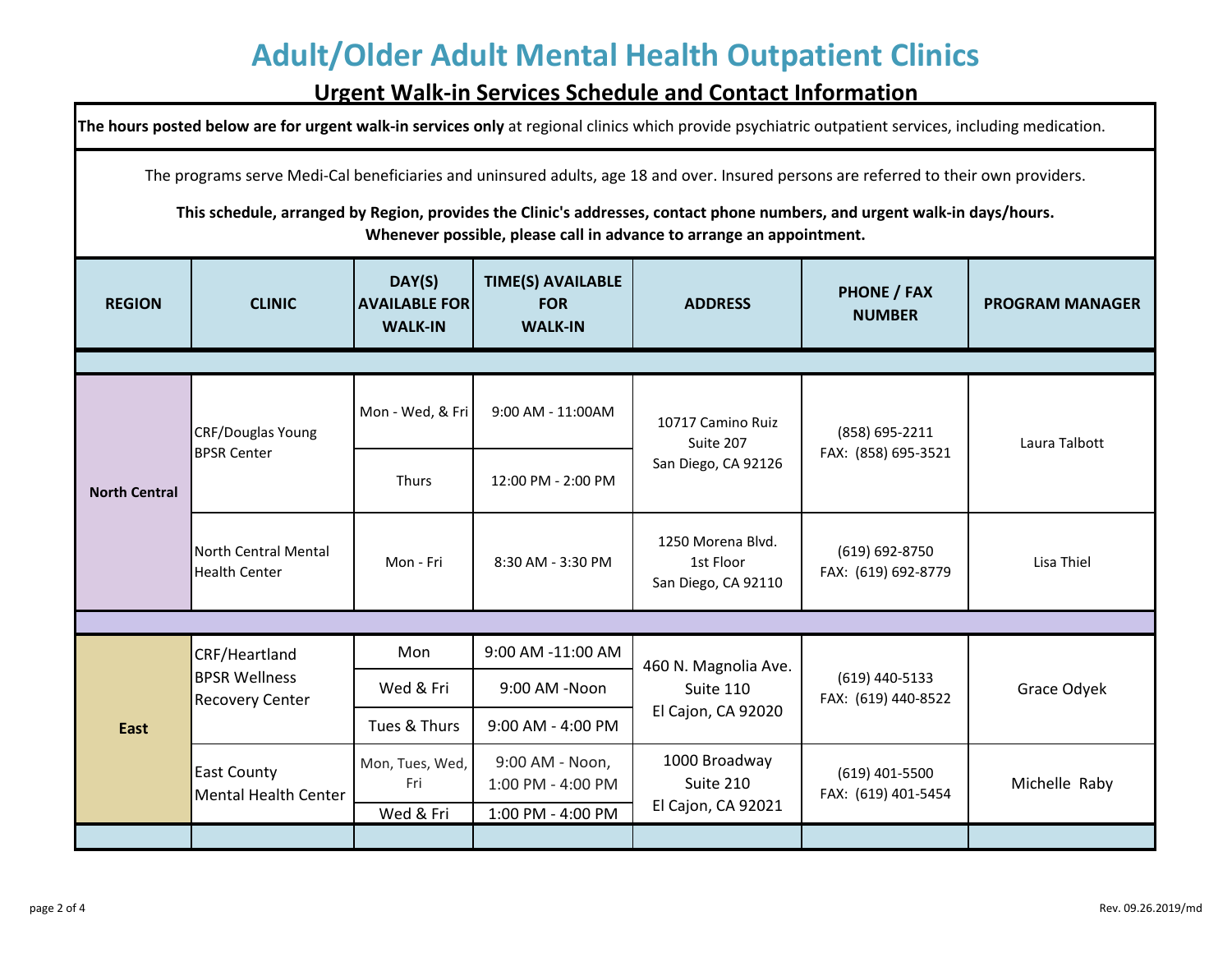#### **Urgent Walk-in Services Schedule and Contact Information**

**The hours posted below are for urgent walk-in services only** at regional clinics which provide psychiatric outpatient services, including medication.

The programs serve Medi-Cal beneficiaries and uninsured adults, age 18 and over. Insured persons are referred to their own providers.

**This schedule, arranged by Region, provides the Clinic's addresses, contact phone numbers, and urgent walk-in days/hours. Whenever possible, please call in advance to arrange an appointment.**

| <b>REGION</b>        | <b>CLINIC</b>                                                             | DAY(S)<br><b>AVAILABLE FOR</b><br><b>WALK-IN</b> | <b>TIME(S) AVAILABLE</b><br><b>FOR</b><br><b>WALK-IN</b> | <b>ADDRESS</b>                                        | <b>PHONE / FAX</b><br><b>NUMBER</b>     | <b>PROGRAM MANAGER</b> |  |  |
|----------------------|---------------------------------------------------------------------------|--------------------------------------------------|----------------------------------------------------------|-------------------------------------------------------|-----------------------------------------|------------------------|--|--|
| <b>South</b>         | CRF/Maria Sardiñas<br><b>BPSR Center</b>                                  | Tues & Thurs                                     | 9:00 AM - 3:00 PM                                        | 1465 30th Street<br>Suite K<br>San Diego, CA 92154    | $(619)$ 428-1000<br>FAX: (619) 428-1091 | Paul Van Portfliet     |  |  |
|                      | CRF/South Bay<br>Guidance<br><b>BPSR Center</b>                           | Mon, Wed,<br>& Fri                               | 9:00 AM - 1:00 PM                                        | 1196 3rd Avenue<br>Chula Vista, CA 91911              | $(619)$ 427-4661<br>FAX: (619) 426-7849 | Michele Buland         |  |  |
|                      |                                                                           |                                                  |                                                          |                                                       |                                         |                        |  |  |
| <b>North Coastal</b> | MHS, Inc.<br><b>BPSR-Vista</b>                                            | Mon - Fri                                        | 8:30 AM - 4:00 PM                                        | 550 W. Vista Way<br>Suite 407<br>Vista, CA 92083      | (760) 758-1092<br>FAX: (760) 758-8481   | Kathy Robbins          |  |  |
|                      | MHS, Inc.<br><b>North Coastal Mental</b><br><b>Health Clinic</b>          | Mon-Fri                                          | 9:00 AM - 4:00 PM                                        | 1701 Mission Ave.<br>Suite 210<br>Oceanside, CA 92058 | (760) 712-3535<br>FAX: (760) 439-6901   | Myesha Barton          |  |  |
|                      | Exodus Recovery, Inc.<br>North County Walk-In<br><b>Assessment Center</b> | Mon - Fri                                        | 9:00 AM - 4:30 PM                                        | 524 W. Vista Way<br>Vista, CA 92083                   | (760) 758-1150<br>FAX: (760) 758-1808   | Angela Romero          |  |  |
|                      |                                                                           |                                                  |                                                          |                                                       |                                         |                        |  |  |